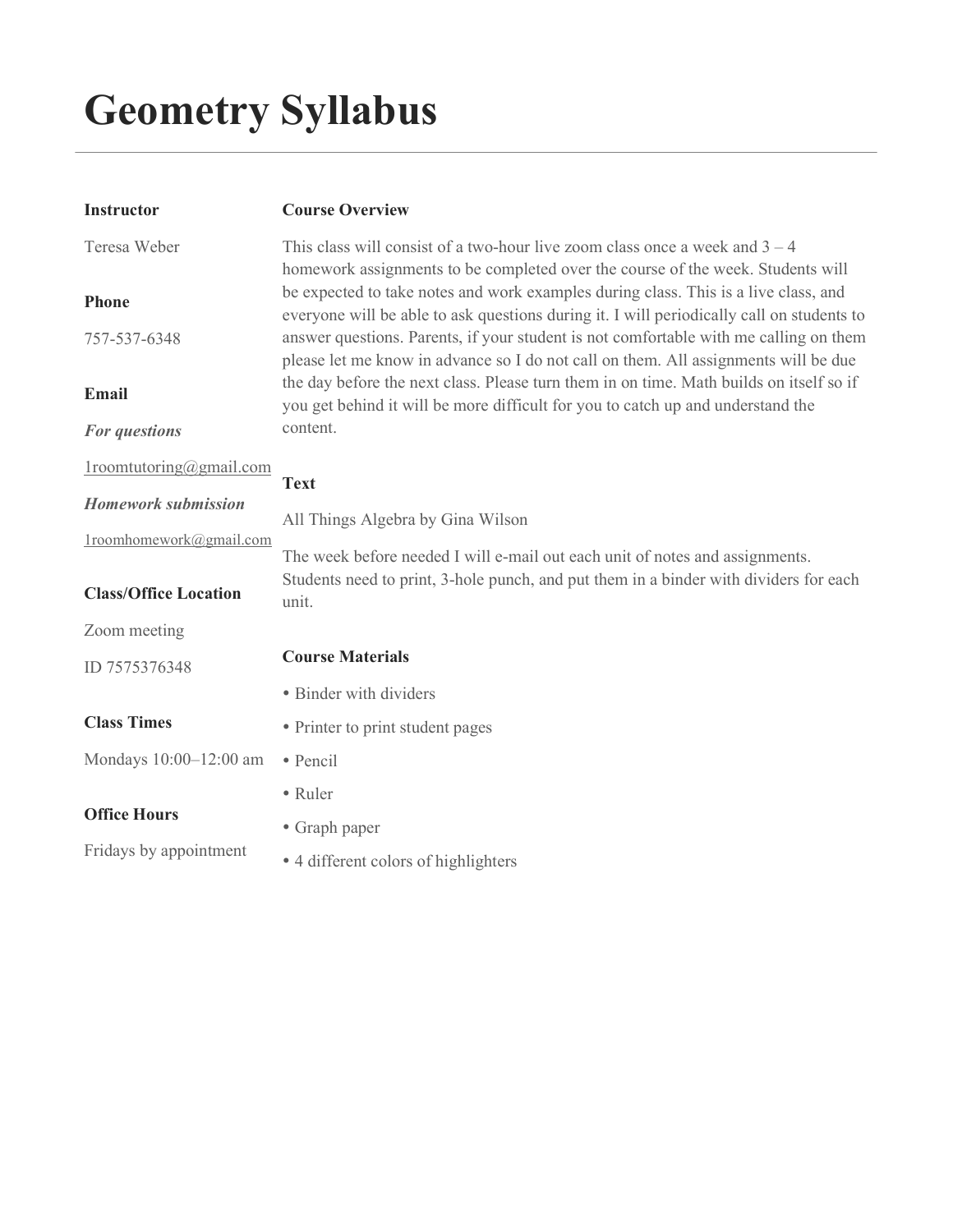## Course Schedule

| Week of       | <b>Subject</b>                                                                                        | assignments                                      |
|---------------|-------------------------------------------------------------------------------------------------------|--------------------------------------------------|
| Aug. 30       | Unit 1                                                                                                | HW 1, 2, 3                                       |
|               | Points, lines, planes, segment addition,<br>distance, and midpoint formula                            | Learn the definitions Use<br>Quzilet.com to help |
|               |                                                                                                       | $EC - quiz$ 1-1                                  |
| Sept 13       | Angle relationships and angle<br>constructions                                                        | HW 4, 5, 6                                       |
|               |                                                                                                       | $EC - quiz$ 1-2                                  |
| Sept 20       | Angle constructions                                                                                   | constructions, study guide (SG),<br>test         |
|               |                                                                                                       | $EC - quiz$ 1-3                                  |
| Sept 27       | Unit 2                                                                                                | HW 1, 2, 3                                       |
|               | Inductive reasoning, conjectures, counter<br>examples, compound statements,<br>conditional statements | $EC - quiz 2-1$                                  |
| Oct 4         | Venn diagrams, deductive reasoning,<br>properties of equalities, algebraic proofs                     | HW 4, 5, 6                                       |
|               |                                                                                                       | $EC - quiz 2-2$                                  |
|               |                                                                                                       |                                                  |
| Oct 11        | Segment and angle proofs                                                                              | HW 7, 8, SG, test                                |
|               |                                                                                                       | $EC - quiz 2-3$                                  |
| Oct 18        | Unit 3                                                                                                | HW 1, 2, 3                                       |
|               | Parallel lines, transversals, angles, proving<br>lines parallel                                       | $EC - quiz 3-1$                                  |
| Oct 25        | Slope, equations of lines                                                                             | HW 4, 5                                          |
| Nov 1         | Review                                                                                                | HW 6, SG, test                                   |
|               |                                                                                                       | $EC - quiz 3-2$                                  |
| Nov 8         | Unit 4                                                                                                | HW 1, 2, 3                                       |
|               | Classifying triangles, angles of triangles,<br>isosceles and equilateral triangles                    | $EC - quiz 4-1$                                  |
| Nov 15        | Triangle congruence                                                                                   | HW 4, 5, 6                                       |
|               |                                                                                                       | $EC - quiz 4-2$                                  |
| <b>Nov 29</b> | Proofs review                                                                                         | HW 7, SG, test                                   |
|               |                                                                                                       | $EC - quiz 4-3$                                  |
|               |                                                                                                       |                                                  |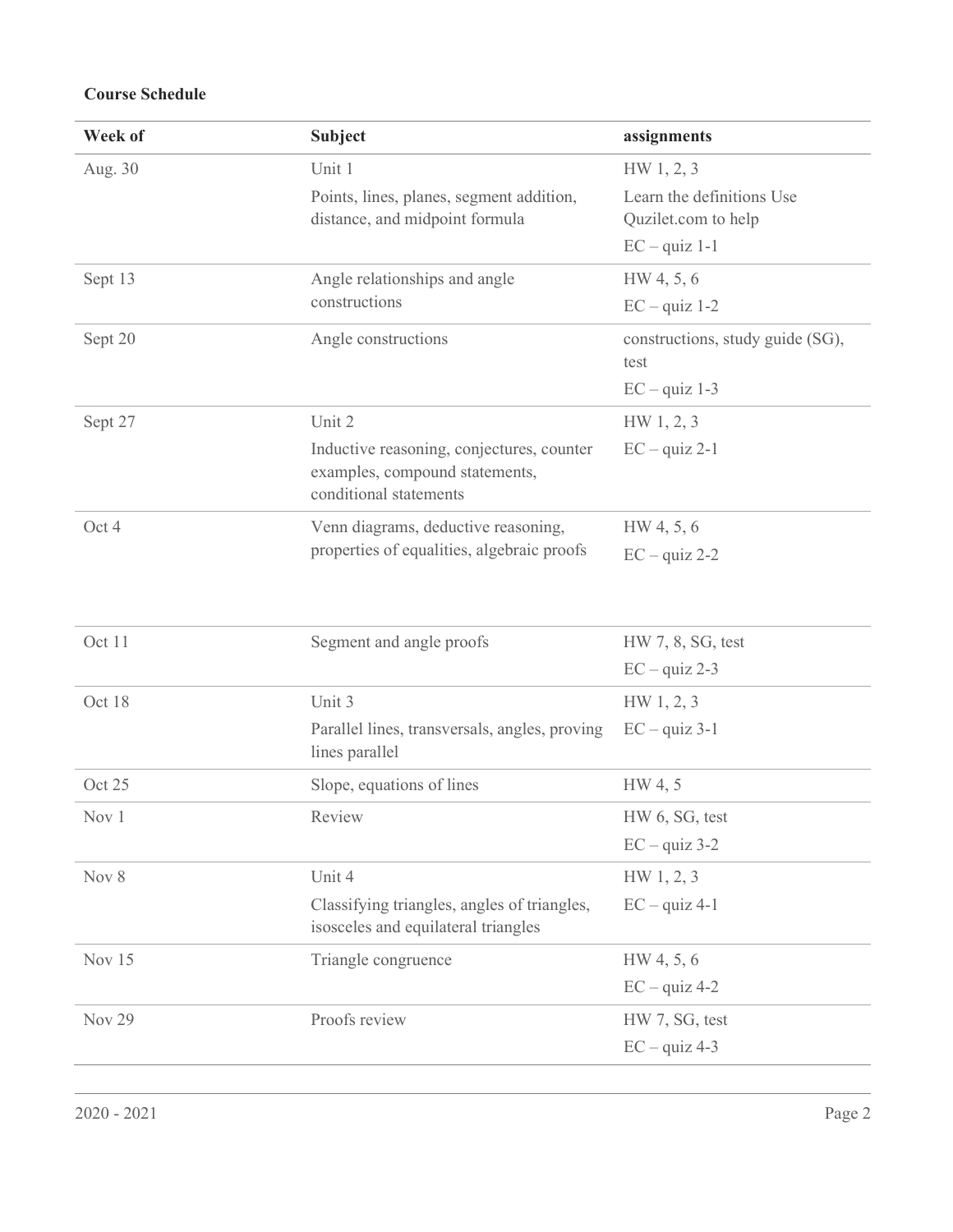| Week of  | <b>Subject</b>                                                                   | assignments       |
|----------|----------------------------------------------------------------------------------|-------------------|
| Dec 6    | Unit 5                                                                           | HW 1, 2, 3        |
|          | Triangle midsegments, perpendicular and<br>angle bisectors, centers of triangles | $EC - quiz 5-1$   |
| Dec 13   | Centers of triangles, triangle inequalities                                      | HW 4, 5, 6        |
|          |                                                                                  | $EC - quiz 5-2$   |
| Jan 3    | Triangle inequalities and review                                                 | HW 7, SG, Test    |
| Jan 10   | Unit 6                                                                           | HW 1, 2, 3        |
|          | Ratios, proportions, similar figures,<br>proving triangles                       | $EC - quiz 6-1$   |
| Jan 17   | Parallel lines, parts of similar triangles                                       | HW 4, 5, SG, Test |
| Jan 24   | Unit 7                                                                           | 1, 2, 3           |
|          | Interior & exterior angles of polygons,<br>parallelograms, rectangles            | $EC - quiz 7-1$   |
| Jan 31   | Rhombi, squares, quadrilaterals, trapezoids                                      | HW 4, 5, 6        |
|          |                                                                                  | $EC - quiz$ 7-2   |
| Feb 7    | Kites, review                                                                    | HW 7, SG, Test    |
| Feb 14   | Unit 8                                                                           | HW 1, 2, 3        |
|          | Pythagorean theorem, special and similar<br>right triangles, Geometric mean      | $EC - quiz 8-1$   |
| Feb 24   | Trigonometry, angle of elevation and                                             | HW 4, 5, 6        |
|          | depression                                                                       | $EC - quiz 8-2$   |
| Feb 28   | Law of Sines and cosine                                                          | HW 7, 8, 9        |
|          |                                                                                  | $EC - quiz 8-3$   |
| March 7  | Review                                                                           | SG, Test          |
| March 14 | Unit 9                                                                           | HW 1, 2, 3        |
|          | Reflections, translations, rotations                                             |                   |
| March 21 | Symmetry, dilations                                                              | HW 4, 5, SG, test |
| March 28 | Unit 10 Circles                                                                  | HW 1, 2, 3        |
|          | Area, circumference, central angles, arc<br>measures, arc lengths, chords        | $EC - quiz$ 10-1  |
| April 4  | Inscribed angles, tangents, angles formed                                        | HW 4, 5, 6        |
|          | by chords, secants, tangents                                                     | $EC - quiz$ 10-2  |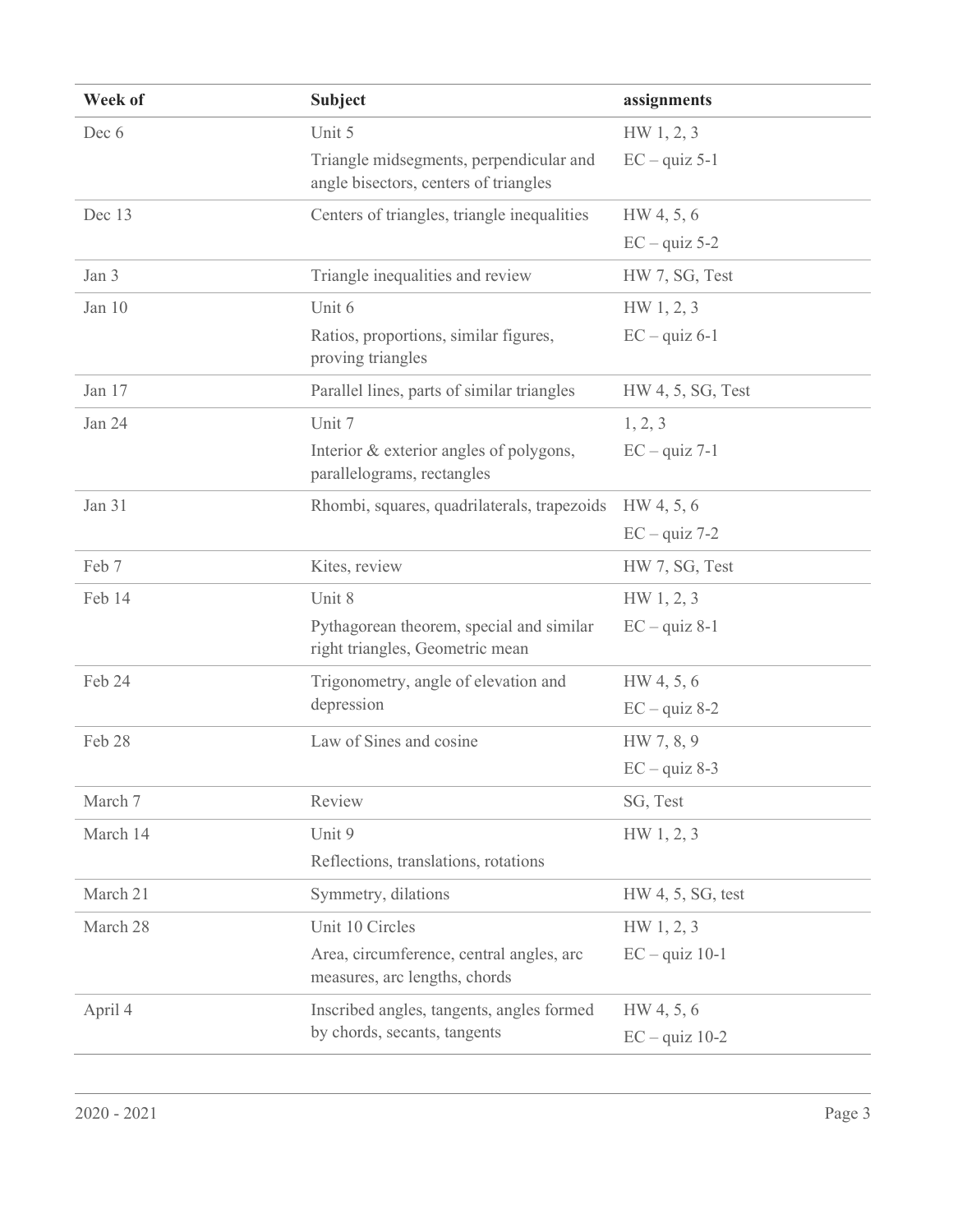| Week of  | <b>Subject</b>                                                                                      | assignments                    |
|----------|-----------------------------------------------------------------------------------------------------|--------------------------------|
| April 11 | Segment lengths formed by chords,<br>secants, tangents, equations of circles                        | HW 7, 8, SG, test              |
| April 25 | Unit 11<br>Area of plane figures, sectors, composite<br>figures, areas of shaded regions            | HW 1, 2, 3                     |
| May 2    | Area of regular figures, surface area of<br>prisms, cylinders, pyramids, cones                      | HW 4, 5, 6<br>$EC - quiz$ 11-1 |
| May 9    | Volume of prisms, cylinders, pyramids,<br>cones                                                     | HW 7, 8, 9<br>$EC - quiz$ 11-2 |
| May 16   | Volume and surface area of spheres,<br>similar figures and solids, effects of<br>changing dimension | HW 10, 11, 12                  |
| May 23   | Review                                                                                              | SG, test                       |

\*\*Schedule is subject to change depending on how the students are doing in the class

#### Homework Submission

Take a photo or scan in your assignments then save to a PDF and name it with your last name, first name, and assignment for example: Weber Teresa U1 HW 2. Please e-mail your homework to 1roomhomework@gmail.com. In the subject line put your class. Example: Geometry.

#### Late Assignments

Assignments turned in after the due date will automatically have 10 points deducted unless arrangements have been made prior to the due date.

#### Calculator

Calculator use will be up to your parent. If you struggle with general math facts than use a calculator. If you do not struggle with facts than do not use a calculator unless with large numbers. Remember if you do not use it you lose it. It will be faster to not use a calculator if you know your facts. If you need a calculator for pre-algebra through Geometry, I recommend the Ti 30XS.

## Grading

All assignment and tests will be returned via e-mail as soon as they are graded. Homework is worth 1/3 and tests 2/3 of your final grade. I will send out grades after each quarter throughout the year.

## Tutoring